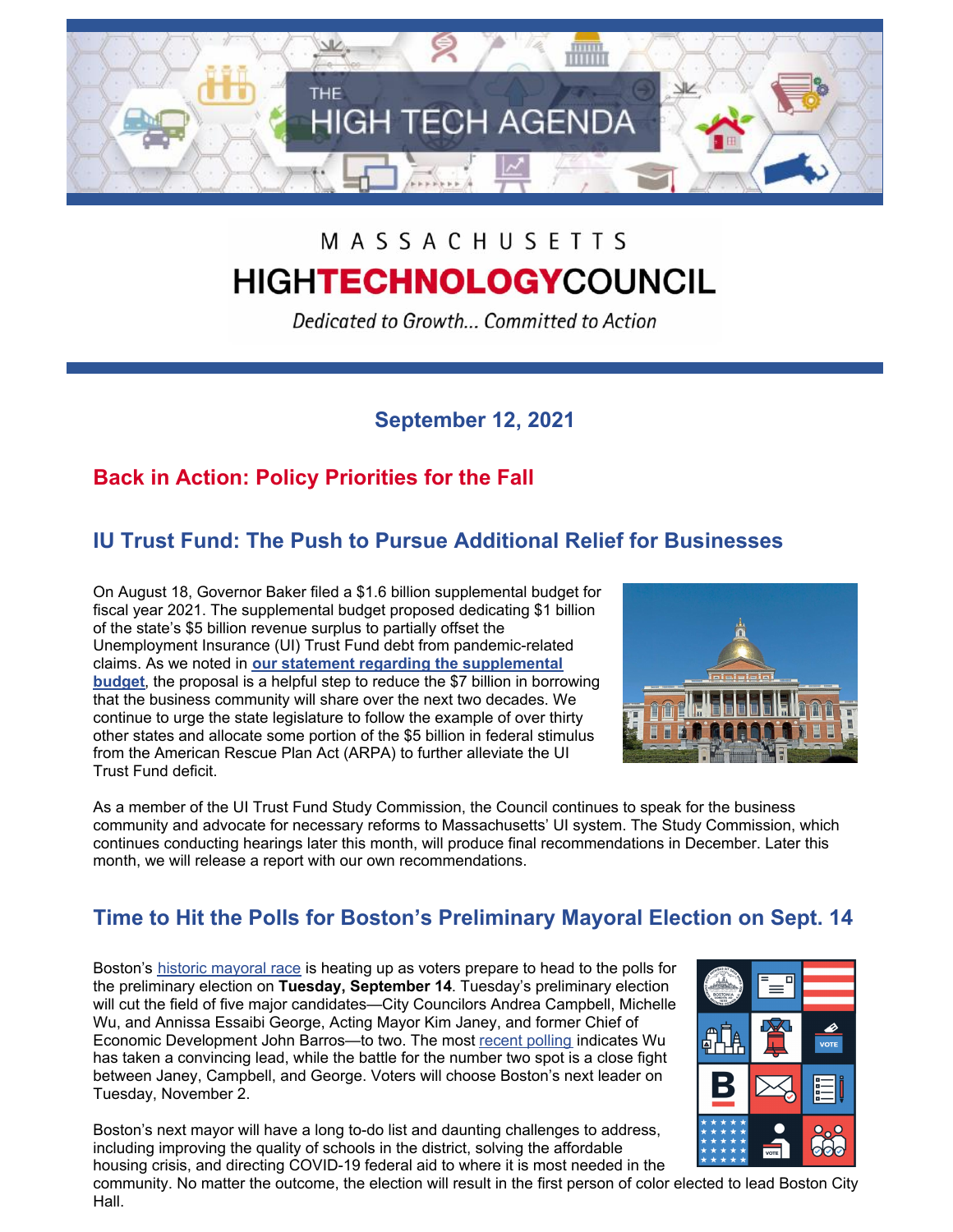#### **Ballot Questions Clear Way for 2022**

On September 1, Attorney General Maura Healey gave the green light to 16 initiative petitions out of 30 ballot proposals filed over the prior month. The certified petitions can now move forward with the next steps to get on the November 2022 ballot, including collecting around 80,000 signatures from registered voters by November 21 later this year, followed by a review by the state legislature.

Of the 16 petitions approved to move forward, there are several of importance to the Council. A notable example is Initiative Petitions 21-11 and 21-12 Defining and Regulating the Relationship Between TNCs and

App-Based Drivers (Versions A and B), which would expand benefits for app-based drivers and establish a new legal framework to govern app-based services and network companies like Lyft, Uber, DoorDash, and Instacart. While the [Massachusetts](https://independentmass.org/) Coalition for Independent Work goes through the necessary steps to advance the petitions to voters, the state legislature will soon have a hearing on legislation that—if passed—would introduce the same expanded benefits and retention of independent contractor classification for drivers. As a member of the Coalition, the Council will continue to provide a voice advocating for employment flexibility and a healthy gig economy competitive with that of other states.

Other certified initiative petitions seek to impose restrictions on hospital CEO compensation and impose more hospital finance transparency rules, as well as limit Massachusetts' participation in the Transportation Climate Initiative (TCI).

Meanwhile, the Council continues to oppose a permanent new \$2B tax increase in the form of the Legislature's proposed Amendment to the State Constitution that would establish a 4% surtax on income above \$1 million. Last week the ballot committee that will officially lead the public campaign, the Coalition for a Strong Massachusetts Economy, was established with the state's Office of Campaign and Political Finance (OCPF).

#### **Historic Additional Federal Stimulus Under Debate in Congress**

As the Massachusetts legislature gets back into rhythm post-Labor Day, legislators pick up where they left off on determining where to allocate \$5 billion in federal stimulus via ARPA. The Joint Committee on Ways and Means and the House Committee on Federal Stimulus and Census Oversight held their first [ARPA-related](https://malegislature.gov/Events/Hearings/Detail/3928) hearing since returning from summer recess on Thursday, September 9.

While state legislative leaders determine uses for those federal funds, more may be on the way soon.

The U.S. House of Representatives concluded summer by passing a \$3.5 trillion budget plan that advances key features of President Biden's economic agenda. The budget plan includes proposals for "human infrastructure" expansion to complement the \$1 trillion infrastructure package, which the U.S. Senate passed earlier in August and would modernize the nation's roads, bridges, transit, and utilities and send approximately \$8 billion to Massachusetts.

U.S. House Democrats are advancing the \$3.5 trillion budget plan through a controversial process called reconciliation, which makes it immune to filibusters and does not require support from House Republicans. The current package includes resources for universal preschool, paid family leave, Medicare expansion, and significant investments to combat climate change. As Senator Joe Manchin recently signaled, though, there remains much work to be done to garner adequate support to advance the budget plan, especially in the absence of any bipartisan agreement. The U.S. House stares down a number of key dates between now and September 30 following a busy month of debate and growing uncertainty about the jobs market, ongoing supply chains issues, inflation, and COVID-19 impact.

#### **Noteworthy News**

#### **Member Opportunity: Keep Your Employees Safe with Access Bio Rapid Home Tests & Honeywell Masks**



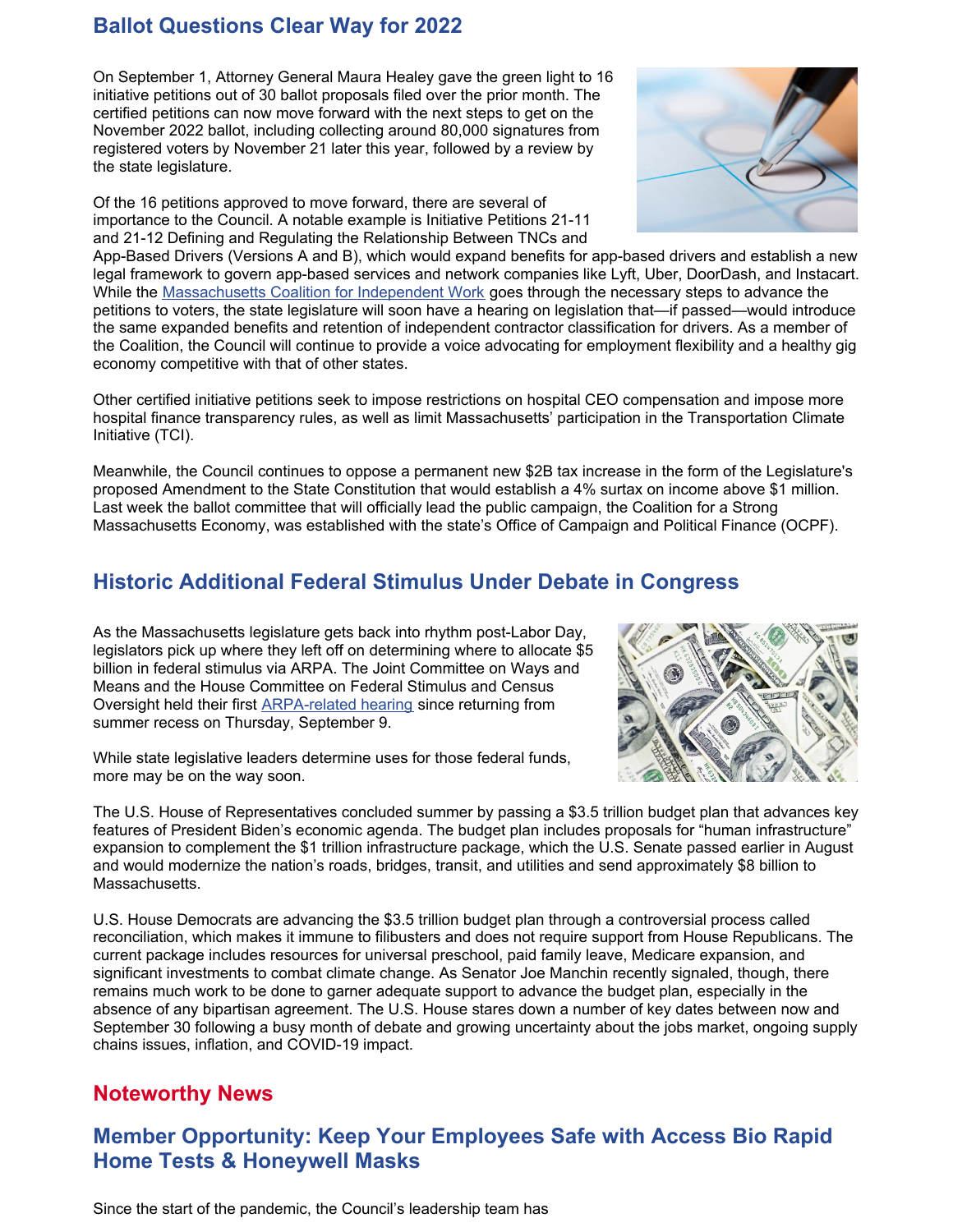recommendations to keep employees safe, advance public health strategies, and minimize business disruptions. To assist members looking for COVID-19 testing strategy solutions, the Council is pleased to offer access to **Access Bio's CareStart™ COVID-19 Antigen Rapid At-Home Tests**. Having recently received an Emergency Use Authorization (EUA) from the FDA, the at-home test is in high demand. The CareStart™ COVID-19 Antigen Test is a lateral flow immunochromatographic assay for the detection of extracted

worked to provide members with timely information, insights, and



nucleocapsid protein antigens specific to SARS-CoV-2 in anterior nasal swab specimens, which are appropriate for self-collection with just a simple swab inside of the nose. As an intended point-of-care (POC) designated test with a 10-minute processing time, the CareStart™ COVID-19 Antigen Test enables employees to receive critical, timely answers about active infections among employees.

Prices for members are volume-based and between \$18 and \$20 per kit, each of which contains two tests. Currently, the minimum quantity order is 10 thousand kits. For members who want N95 masks, we proudly offer Honeywell DF300 foldable and DC300 Soft Mold Cup, which are NIOSH approved and come with 20 masks to a box. The price is also volume-dependent, however, the cost for the DF300 is \$0.85 for large orders and \$1.10 for the DC300 in large quantities. Prices for all products change rapidly and are subject to demand.

Council members interested in learning more should contact **John Marini**, CEO, JWM Advisory Services: **[John@JWMAS.com](mailto:John@JWMAS.com)** | 315-415-2963

#### **Former MHTC Chair & Stata Award Winner Peter Nicholas Honored by Duke University**

Congratulations to Co-founder and Board Chair of MHTC member Boston Scientific **Peter Nicholas** for receiving Duke's 2021 University Medal! As the institution's highest honor, the University Medal is awarded to individuals who make transformational contributions to the Duke community. Nicholas, a longtime MHTC Director, served as MHTC's Board Chair from 2013 to 2015 and was a recipient of the inaugural **Ray Stata [Leadership](http://www.mhtc.org/news-and-events/events/annual-meetings/bay-state-leadership-award/) and Innovation Award** in 2017.

We extend our deepest gratitude to Pete for his invaluable contributions to the Council and the Commonwealth's innovation economy, and distinguished leadership and accomplishments in the medical device industry. To learn more about the award, click **[HERE](https://today.duke.edu/2021/09/three-receive-university-medals)**.

# **Council Expands DEO Initiative with New Program Launching This Month**

#### **Introducing The School Series**

One of the most important challenges and opportunities our Commonwealth faces in our efforts to move the state towards greater equity for all is the continued improvement of Massachusetts' public schools. The Council is proud to announce the launch of **The [School](http://www.mhtc.org/the-school-series/) Series**, a new Diversity, Equity and Opportunity (DEO) Initiative dedicated to addressing educational opportunity gaps. In line with our longstanding history of supporting and advancing education policies that (1) balance state financial aid with high standards of student and educator assessment and accountability, and (2) ensure all public school students and parents have access to innovative and high-performing institutions, **The School Series** will connect members and other leaders with K-12 schools that operate in low-income and under-resourced communities across the state through events, partnerships, and the sharing of data-driven insight.

**The School Series** will kick off on **Thursday, September 23 at 11:00 AM EDT** with a **virtual [roundtable](https://us06web.zoom.us/webinar/register/6716313068732/WN_rkGiP3KISFaqyCWOYRGLQQ)** featuring **[Lawrence](https://www.lawrencecatholicacademy.net/) Catholic Academy (LCA)**, a Pre-Kindergarten (Age 3) through Grade 8 Elementary School in Lawrence, Massachusetts. Established in 2010, the institution offers a motivating and fullbodied curriculum, enlightened by Catholic teaching, and provides all students an excellent education in a faith-filled and supportive environment.

We invite you to join us for the inaugural event to hear from members of the LCA community and state academic leaders and learn about opportunities to engage in the success of a local story operating in one of our most under-resourced communities.



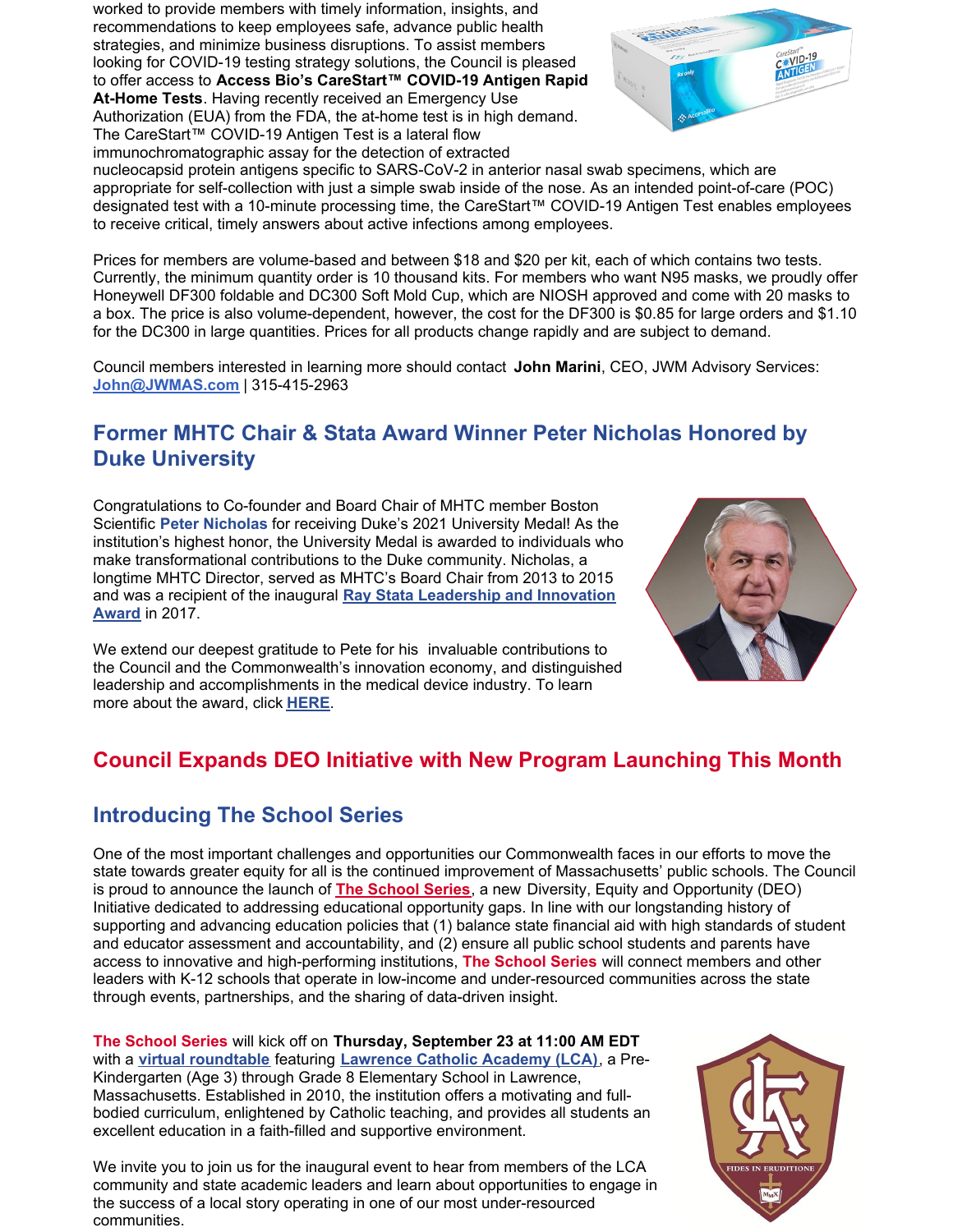*Attendance for this event is free, but pre-registration is required.*

#### **WATCH: Latest DEO Webinar Explores Effective Talent Management for Women & URMs**

On Thursday, September 9, 2021, the Council hosted our first combined **Black Representation and Equity (BRE)** and **Women in Leadership (WIL)** event, *A Systematic Approach to Talent Management for Women and URMs*. Co-hosted by 2021 Annual WIL Sponsor **PTC**, Knowledge Partner **McKinsey & Company**, 2021 Annual BRE Sponsor **Waters Corporation**, and Strategic Partner **Bain & Company**, the virtual event incorporated aspects from BRE and WIL, the Council's pillar DEO programs. With a focus on effective talent management strategies for women and underrepresented minorities (URMs), the program included a keynote address from **Belinda Hyde, Ph.D.**, SVP and chief human resources officer at Waters Corporation, and a panel discussion featuring **Andy Youniss**, president and CEO of Rocket Software, **Burunda Prince**, COO of the Russell Center for Innovation and Entrepreneurship, and **Kenya Jacobs**, director of Diversity and Inclusion at Trane Technologies, moderated by PTC's Chief Diversity Officer and Corporate Social Responsibility Leader **Kameelah Benjamin-Fuller.**

Missed the program? Watch the full event below and click **[HERE](http://www.mhtc.org/wp-content/uploads/2021/09/A-Systematic-Approach-to-Talent-Management-for-Women-URMs_MHTC-DEO-Takeaways_9.9.2021.pdf)** to view the materials and takeaways.



Interested in getting involved with the Council's DEO Initiatives? Contact **Chris [Anderson](mailto:chris@mhtc.org)** to learn more.

#### **MHTC Member Corner**

#### **Welcome to Our New Member!**



#### **Member News**

**Partners of the Year: RSM aims to improve the [neighborhood](https://www.bizjournals.com/boston/news/2021/09/09/partners-of-the-year-rsm-aims-to-improve-the-neig.html) ,** *Boston Business Journal*, September 9, 2021